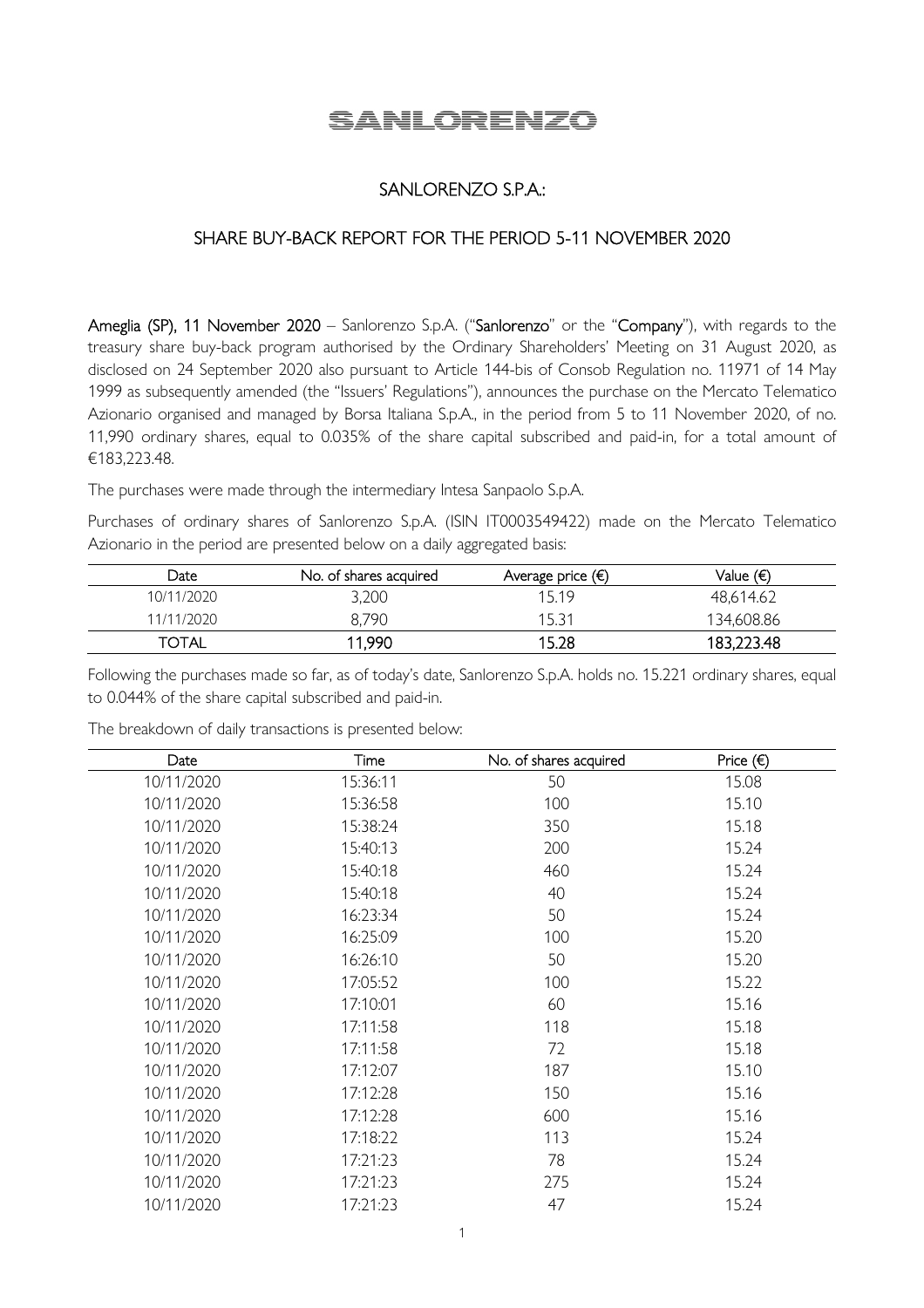| Date       | Time     | No. of shares acquired | Price $( \in )$ |
|------------|----------|------------------------|-----------------|
| 11/11/2020 | 09:38:24 | 66                     | 15.26           |
| 11/11/2020 | 09:38:24 | 134                    | 15.26           |
| 11/11/2020 | 10:02:48 | 37                     | 15.28           |
| 11/11/2020 | 10:02:48 | 83                     | 15.28           |
| 11/11/2020 | 10:03:05 | 13                     | 15.28           |
| 11/11/2020 | 12:13:20 | 200                    | 15.26           |
| 11/11/2020 | 12:13:20 | 300                    | 15.22           |
| 11/11/2020 | 12:13:20 | 167                    | 15.30           |
| 11/11/2020 | 12:13:20 | 63                     | 15.16           |
| 11/11/2020 | 13:05:46 | 17                     | 15.26           |
| 11/11/2020 | 13:35:58 | 20                     | 15.24           |
| 11/11/2020 | 14:10:11 | 117                    | 15.16           |
| 11/11/2020 | 14:10:11 | 86                     | 15.16           |
| 11/11/2020 | 14:10:11 | $\, 8$                 | 15.16           |
| 11/11/2020 | 14:10:11 | 124                    | 15.16           |
| 11/11/2020 | 14:10:20 | 343                    | 15.16           |
| 11/11/2020 | 14:10:20 | 155                    | 15.16           |
| 11/11/2020 | 14:10:37 | 150                    | 15.22           |
| 11/11/2020 | 14:10:37 | 37                     | 15.22           |
| 11/11/2020 | 14:10:37 | 26                     | 15.22           |
| 11/11/2020 | 14:10:43 | 383                    | 15.26           |
| 11/11/2020 | 14:11:08 | 118                    | 15.28           |
| 11/11/2020 | 14:11:08 | 150                    | 15.28           |
| 11/11/2020 | 14:11:08 | 237                    | 15.28           |
| 11/11/2020 | 14:11:08 | 1,200                  | 15.30           |
| 11/11/2020 | 14:11:08 | 166                    | 15.30           |
| 11/11/2020 | 14:11:21 | 1                      | 15.30           |
| 11/11/2020 | 14:31:22 | 19                     | 15.30           |
| 11/11/2020 | 14:31:22 | 200                    | 15.20           |
| 11/11/2020 | 14:31:22 | 30                     | 15.30           |
| 11/11/2020 | 15:07:59 | 50                     | 15.30           |
| 11/11/2020 | 16:04:50 | 6                      | 15.24           |
| 11/11/2020 | 16:10:35 | 94                     | 15.32           |
| 11/11/2020 | 16:10:54 | 21                     | 15.28           |
| 11/11/2020 | 16:10:55 | 35                     | 15.28           |
| 11/11/2020 | 16:13:09 | 30                     | 15.28           |
| 11/11/2020 | 16:16:38 | 14                     | 15.32           |
| 11/11/2020 | 16:26:46 | 100                    | 15.38           |
| 11/11/2020 | 16:41:29 | 50                     | 15.38           |
| 11/11/2020 | 16:41:29 | 21                     | 15.38           |
| 11/11/2020 | 16:41:29 | 625                    | 15.40           |
| 11/11/2020 | 16:41:29 | 104                    | 15.40           |
|            |          |                        |                 |
| 11/11/2020 | 16:43:48 | $\overline{7}$         | 15.40           |
| 11/11/2020 | 17:14:06 | 100                    | 15.40           |
| 11/11/2020 | 17:14:06 | 93                     | 15.40           |
| 11/11/2020 | 17:14:41 | 500                    | 15.36           |
| 11/11/2020 | 17:24:07 | 100                    | 15.38           |
| 11/11/2020 | 17:25:43 | 400                    | 15.40           |